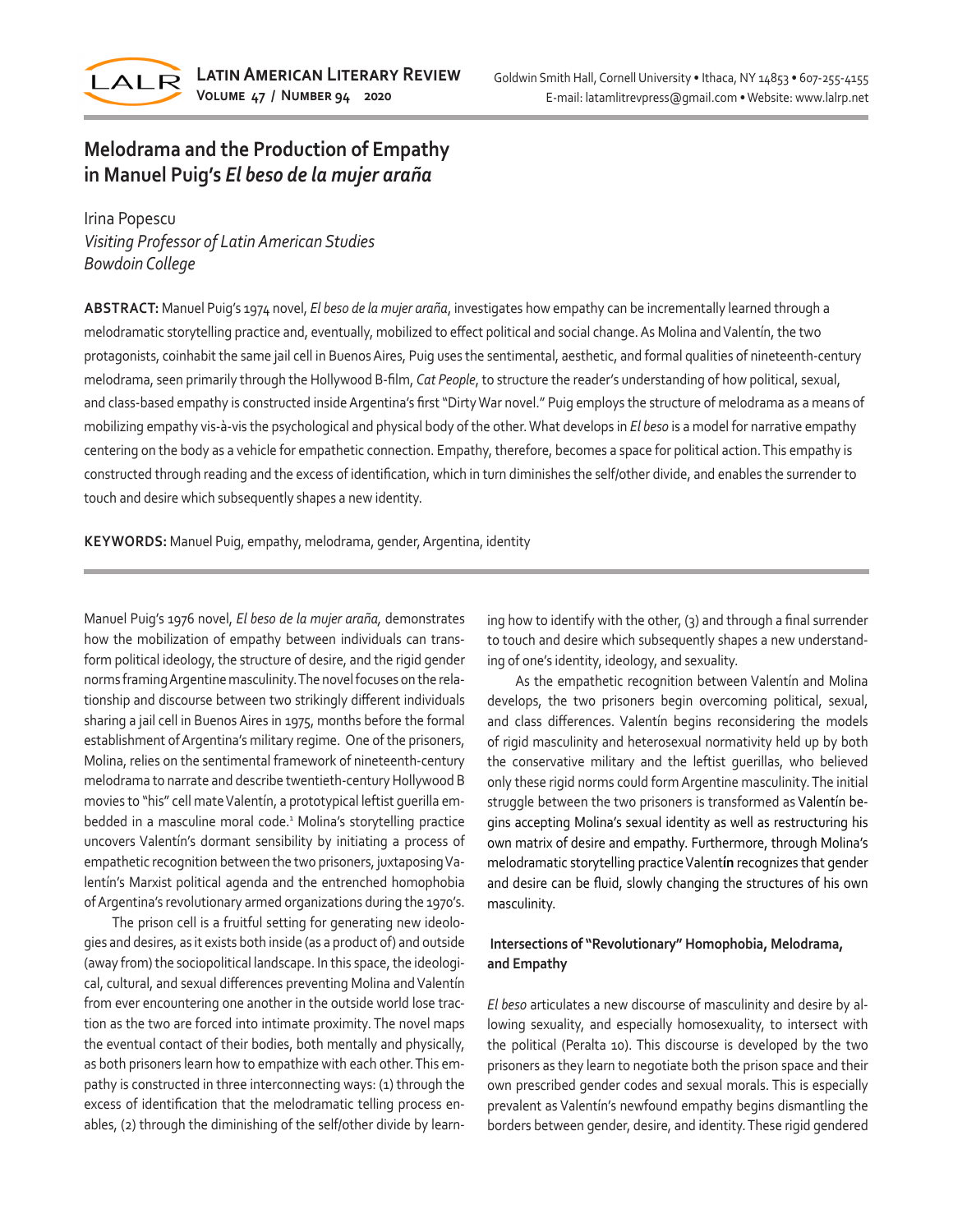morals, continuously promoted by the military dictatorship and the Catholic Church during the 1970's, sought to center national morality on the heterosexual nuclear family, which was defined as the basic cell of a functioning society (D'Antonio 136). Puig's novel undermines these moral codes by demonstrating how the intersections between sexuality and empathy can generate new ideologies for two drastically different individuals.

In a groundbreaking work on the cultural emergence of melodrama as a genre, Michael Hays and Anastasia Nikolopoulou posit that "the capacity of melodrama to simultaneously incorporate the discourse of imperialism, nationalism, and class and gender conflict points not only to the genre's structural malleability but to the role it played in approaching and 'resolving' the historical complexities that lie behind its interesting horizons" (X). If we take 1975 Argentina, the setting of Puig's novel, as time in need of "resolving" particular historical complexities we begin witnessing how the nation's control of gender discourse served to eradicate difference, thus limiting what qualified as "the right kind" of national identity or "the right kind" of citizen. Similar to how "fears of 'deviant sexuality'" in the U.S. during the Cold War led "to a politics of both containment and sexual liberation", the Argentine army created an image of "the enemy within Argentina" that encompassed "youth, sexual deviancy and subversion" (Manzano 2). Through descriptions of Irena's and Molina's sexual identity in the first two chapters of the novel, Puig illustrates how Valentín develops his own version of "deviant" *machismo*. The promotion of "deviant" sexuality in the novel starts to exist as a plausible alternative to the dangerous (in the case of Irena) state-mandated sexualities which imprison the body and, in effect, endanger the lives of others.

Valentín's characterization as a leftist militant recalls what Jean Franco determines is the "character of the guerilla," a "new man who must be ready to sacrifice his own life" (120). The character of the guerilla as defined by Puig, furthermore, is deeply entrenched within homophobic beliefs during and even before the 1970's in Argentina. Even the initial conflict between Molina and Valentín showcases the well-established homophobia guiding most armed organizations during the 1970's. The fact that Valentín does not initially take Molina seriously as a peer, even as they are in the same prison together, is accompanied by his own prevalent assumptions of Molina, ones which get recalibrated as his sensibility grows. "Yo ya sé todo de vos, aunque no me hayas contado nada," Valentín tells him early in the novel (Puig 21). Valentin's "knowledge" of Molina is one grounded upon visible stereotypes, not lived reality. In order to provoke a change in his sensibility, Molina employs the melodramatic narrative mode, such as the one employed within "his" retelling of *Cat People*.

The melodrama fostering empathy between the prisoners, while also initiating a restructuring of masculine desire, first occurs inside the films Molina narrates. Soon after the melodramatic mode gains traction, Molina and Valentín engage in more intimate dialogues and even bodily expressions. Their closeness is especially

important in a country whose moral structures had severe impacts on considerations of gender and sexuality, as heteronormativity and the nuclear family-unit became engrained ideologies for both the military government and leftist leaders and organizations. Even after the dictatorship was over, these moral structures impacted how LGBTQ+ victims were represented within human rights reports such as Nunca *Más*. *They were not.* In fact, the report does not "name a single person detained or disappeared because of his or her sexual orientation. This glaring omission prompted Carlos Jáuregui, a prominent gay activist exiled in France during the military dictatorship and future leader of Argentina's post-transition gay rights movement, to complain that 'the gays are the disappeared among the disappeared'" (Encarnación 92).

Strong emotionalism is necessary to overcome these engrained moral structures which led to such incomprehensible historical omissions. In fact, the connotations of the word melodrama include: "the indulgence of strong emotionalism; moral polarization and schematization; extreme states of being, situations, actions; overt villainy, persecution of the good and final reward of virtue; inflated and extravagant expression; dark plottings, suspense, breathtaking periphery" (Brooks 12). As such, Puig uses melodrama as a tool to forge a new set of ethical categories for the understanding of sexuality – ones founded upon melodrama's ability to promote empathy. Melodrama is the mold upon which the consciousness of Latin America is forged, a foundational building block supporting national construction in the nineteenth and early twentieth centuries (Sadlier 45). If melodrama is used effectively, it has the power to reshape public consciousness. Through Valentín, the reader witnesses how the melodramatic process can restructure the connections between political ideology and the rigid structures of masculinity that ideology often superimposes on its subject.

The origins of melodrama, Peter Brooks argues, are located within the context of the French Revolution and its aftermath, thus binding melodrama not only to human rights discourse, but also to the construction of empathy that Lynn Hunt connects to the burgeoning novelistic form of the late eighteenth century (15). Brooks claims that the melodramatic form appeared as an alternative discourse combatting the invalid literary forms, such as tragedy and the comedy of manners, fostered by pre-revolutionary society (15). Likewise, Puig turns to melodrama in the midst of a collapsing society, marked by the fall of Peronism and the subsequent rise of the military dictatorship. In turning to melodrama, Puig turns back to nineteenth-century literary models, questioning the very foundation of Latin American nation-formation and political identity. In directly addressing the nineteenth-century literary sphere that, according to Doris Sommer, combined eroticism and politics together in order to foster a stable domestic space, which could then extend itself to the nation-space, *El beso* relies on the formal qualities of melodrama to question the steadfast versions of both nation and the national subject portrayed by its two protagonists (Sommer 4). Molina's melodramatic film narration becomes the primary means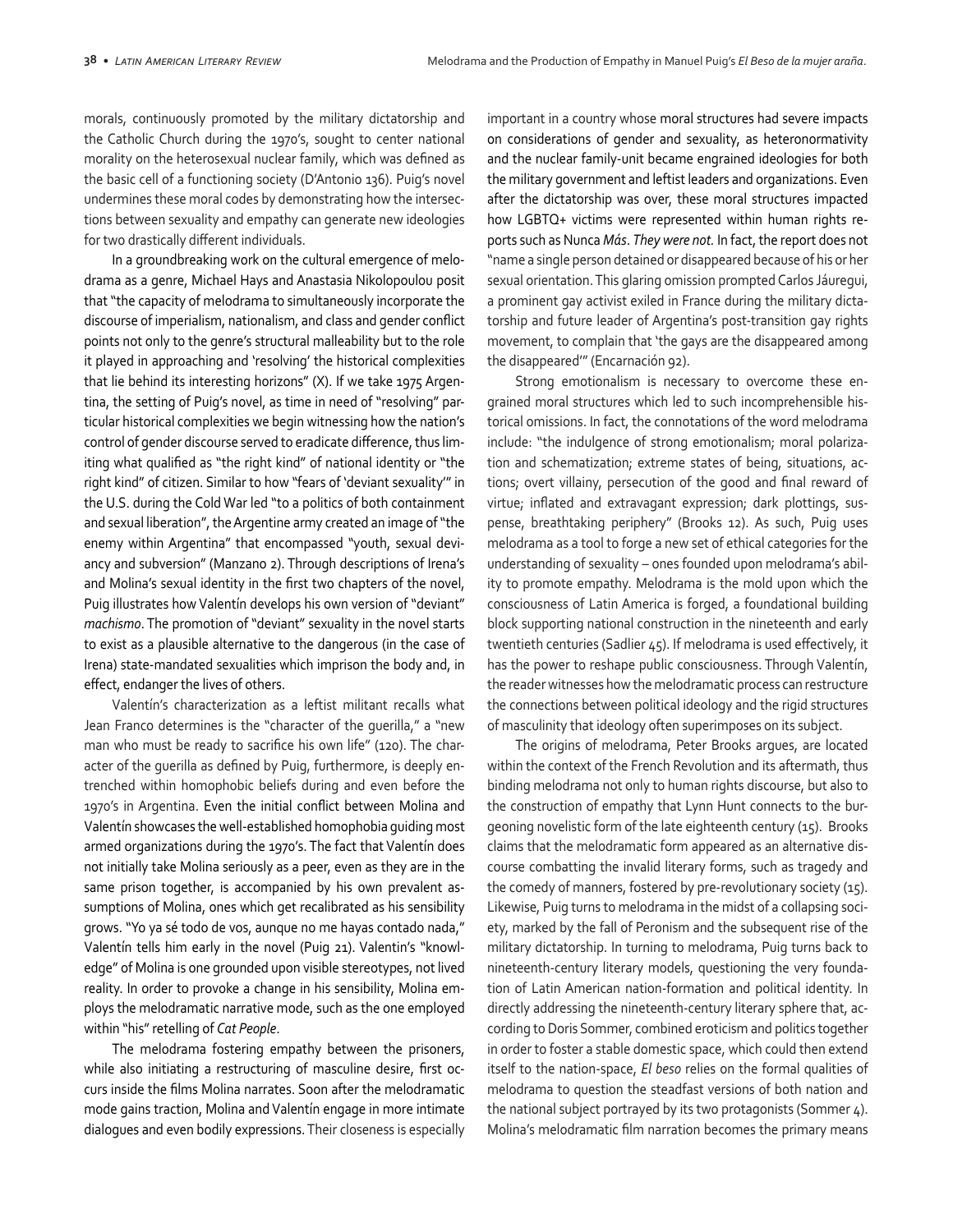of reconstructing the relationship between "himself" and Valent**í**n, refashioning the repressive cell-space into something bodily, performative, theatrical, and visually stimulating.

Historians continue investigating the cemented connections between melodramatic mass culture in Argentina (in both film and radio) and Peronism, suggesting that Argentina's tie to melodrama extended beyond its nineteenth-century origin. In *The New Cultural History of Peronism,* Matthew Karush discusses how melodramatic narrative structures were developed to empower the poor, creating the moral categories which reigned over Per**ó**n's first presidency and which continued for decades. Tango, for example, joined the melodramatic discourse by establishing itself as an artistic medium which was: (1) located in the past, (2) situated within the world of melancholy and (3) rooted in popular rather than elite culture (Karush and Chamosa 35). Similarly, the films (and *bolero*) narrated in *El beso* employ analogous melodramatic structures determined to generate new ethical categories, where a leftist militant and a homosexual who self-identifies as a woman can discover a common ground within the national space constructed to exclude them: the prison.

Jorge José Masetti, an Argentine journalist and the leader of one of Argentina's first guerrilla organizations in the 1960's, issued a code of conduct for his guerilla army which stated that "betrayal, cowardice toward the enemy, insubordination, [torture], murder, theft, banditry, desertion, and the crime *contra natura*, in other words, homosexuality," were all crimes punishable by death (Franco 123). Throughout his writing and particularly in *El beso*, Puig exposes how the guerilla and the conservative military officers share one thing in common: resolute anti-gay sentiments. In fact, even Juan Perón viewed homosexuals as amoral deviations, emphasizing that the nuclear family, one grounded inside inflexible gender norms, was necessary for the nation's success (Encarnación 84). Thus, the expansion of Valentín's sensibility through melodrama is necessary for his ideological reinvention as a leftist guerilla who *can* break away from these prevailing homophobic beliefs. Puig signals that the mold of masculinity, as inhabited by the guerilla, is defective since it is founded upon the standards of a moralizing campaign focused on sexuality's regulation. Struggles to decouple morality from sexuality were ever-present during the late 1960's in Argentina and culminated in the 1971 creation of the FLH (Frente de Liberación Homosexual), which many consider to be the point of departure for the LGBTQ movement in Argentina. Puig's novel, which takes place around 1975, is a product of this movement, and as such seeks to transform the rigid outlines of masculinity by developing a new mold, a new consciousness for conceptualizing sexual identity, particularly masculinity.

## **Becoming Empathetic, Transforming Desire: Teaching Valentín to "Read" Melodrama**

Melodrama's intimate connection to the physical body and desire

is one the novel explicitly portrays with the narration of the first film, *Cat People*. The desire to express *everything* is a fundamental characteristic of the melodramatic mode, and it is with this desire in mind that Molina, the novel's first voice, pieces together the body of Irena, the principal character of the 1942 horror film *Cat People*, directed by Jacques Tourneur (Brooks 4). *El beso* begins with Molina's disembodied voice, in an unknown setting, narrating to an unknown audience, anxiously describing an unknown and rather strange woman:

"A ella se le ve que algo raro tiene, que no es una mujer como todas. Parece muy joven, de unos veinticinco años cuanto más, una carita un poco de gata, la nariz chica, respingada, el corte de cara es…más redondo que ovalado, la frente ancha, los cachetes también grandes pero que después se van para en punta, como los gatos" (Puig 9).

This initial description focuses on the woman's facial characteristics, which Molina traces from memory. Soon after this physical description, a question interrupts, alerting the reader to another presence, a disembodied voice demanding more physical description, which Molina provides:

"Claros, casi seguro que verdes, los entrecierra para dibujar mejor. Mira al modelo, la pantera negra del zoológico, que primero estaba quieta en la jaula, echada. Pero cuando la chica hizo ruido con el atril y la silla, la pantera la vió y empezó a pasearse por la jaula y a rugirle a la chica, que hasta entonces no encontraba bien el sombrero que le iba a dar el dibujo" (Puig 9).

The bodies of the two speakers remain unknown, unnamed, lacking a concrete physical presence at the novel's onset, a lack extending to the woman being described above: while her face gains some semblance of description, no mention is made of her body as a whole. As soon as the attempt is made towards a more full-bodied description, the second speaker (Valentín) abruptly interrupts the first (Molina):

"–Sí, es cierto, ella esta ensimismada, metida en el mundo que tiene adentro de ella misma, y que apenas si lo está empezando a descubrir. Las piernas las tiene entrelazadas, los zapatos son negros, de taco alto y grueso, sin puntera, se asoman las uñas pintadas de oscuro. Las medias son brillosas, es tipo de malla cristal de seda, no se sabe si es rosada la carne o a la media.

–Perdón pero acordate de lo que te dije, no hagas descripciones eróticas. Sabés que no conviene" (Puig 10).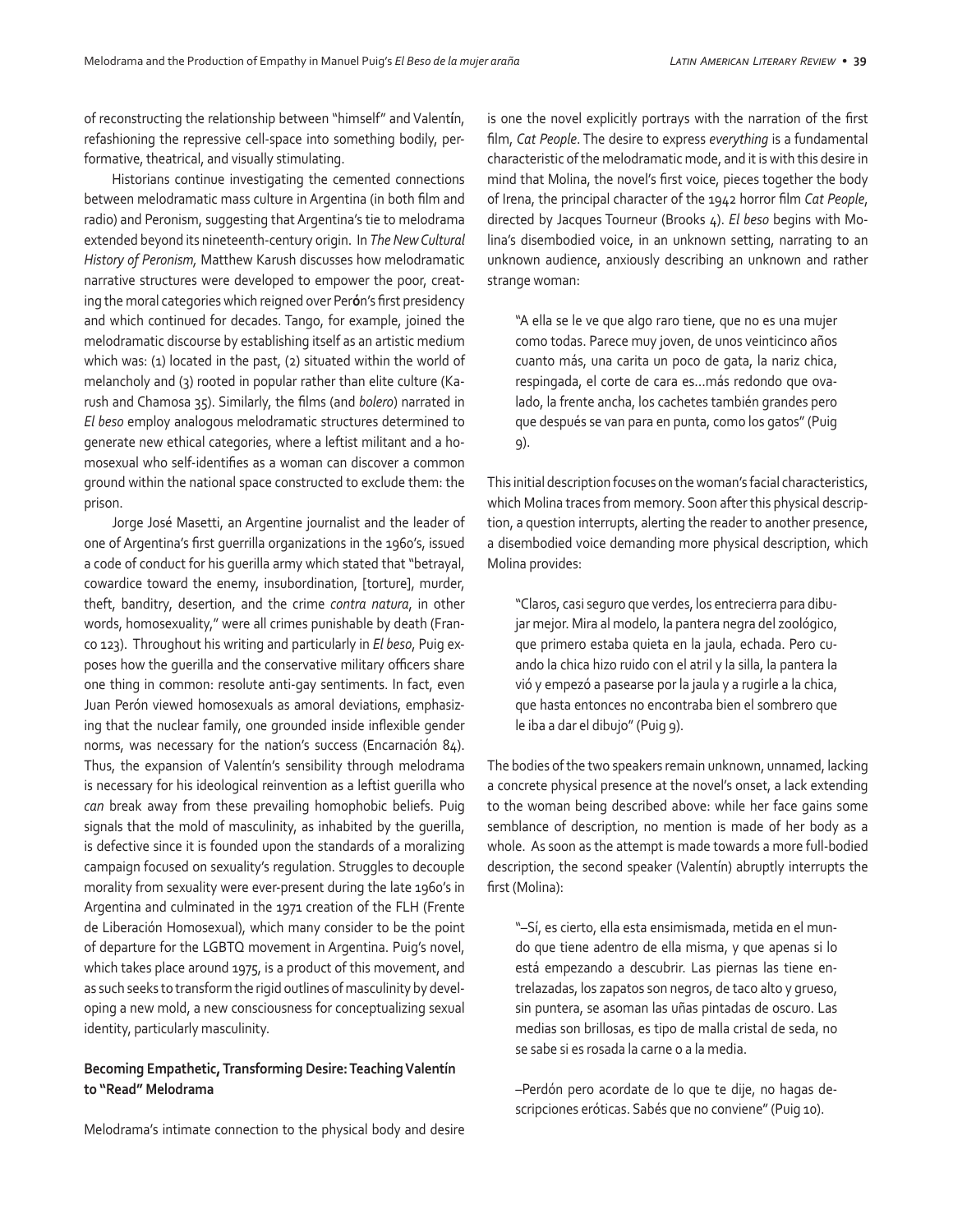As Molina's desire to "express all" unravels it is immediately reined in, interrupted by Valentín at the precise moment that Molina begins describing Irena's physical body, "la carne." Valentín's interjection demands that erotic descriptions be eliminated from Molina's narration thus mediating the onset of all melodramatic telling, while seeking to curtail his own desire as arising through excessive bodily descriptions. Moreover, Valentín refuses to get close to the narrative by refusing to allow Irena to gain visibility in his mind's eye.

If narrative empathy can be construed as an act of reading and coming to terms with the other through a description which makes that other recognizable, then Valentín's initial response acts as an antidote to empathy. "Ya en la segunda página," remarks Roberto Echavarren when reading this scene, "la observación: 'no hagas descripciones eróticas, sabes que no conviene', alude a la separación entre un eventual placer y las necesidades del momento, las circunstancias del encierro y el régimen de poder y verdad que los retiene allí" (87). Valentín's initial mediation of melodramatic desire, stimulated through bodily descriptions that subsequently provoke pleasure, separates the film world from the world of the cell.

As Stephanie Merrim argues, *El beso* forces a confrontation between "high" culture and the culture of sentiment. The "B" films are uncomplicated texts that, in appealing to a mass audience through their delineation of extreme human actions and emotions, use melodrama as a means of fulfilling "the classical function of catharsis by articulating –furnishing a set of images for– emotions that otherwise might have remained repressed (Merrim 307). The confrontation between "high" and "low" culture in the novel demarcates the line between melodrama and the sentimental arts on the one hand, and intellectual, political philosophies grounded in "reality" on the other. Valentín is effectively a good representative of the culture of the bourgeoisie, embodying the typical leftist intellectual who is only interested in serious things such as politics. He considers the products of popular culture to be the *macanas* (nonsense) of women. Molina's lower-middle-class status as a manual laborer, however, provides "him" with a cultural sensibility akin to the petite bourgeoisie: the housewife with artistic inclinations and sensibilities, an avid radio listener and romance-magazine and movie buff (Ezquerro and Clark 649). Valentín's constant interruptions seek to limit the excess Molina's melodrama promotes, setting unconscious limits on his own catharsis and ability to process societal repressions. In refusing description, Valentín also mediates his own empathy, a mediation that begins collapsing by the end of *Cat People*.

Although Valentín limits Molina's excessive bodily description, Molina continues describing the woman's hands, her fingernails, her heavy coat, and the man who enters behind her. When Molina describes her curly hair, Valentín interrupts once more. However, this interruption differs greatly from the previous one: "Yo me la imagino morocha, no muy alta, redondita, y que se mueve como una gata. Lo más rico que hay" (Puig 11). As he begins imagining the woman on his own terms, he permits a desire for physicality to enter his thoughts, the same desire he deemed too sensual and

forcefully put an end to only a few moments earlier. While Molina's narration paints Irena's physical features a space opens inside Valentín's imagination, allowing the melodrama to evoke pleasure and desire within him, thus making demands on his stubborn political consciousness. Where he previously rejected pleasure and sentiment as too subjective, not appropriate vehicles for contemplation inside the political realm he encompasses, Molina's melodramatic narrative tempts him with a forbidden alternative: desire. Valentín's desire to imagine Irena's physical features demonstrates the slow progression of his newfound sensibility, an opening of desire beyond ideology.

Through melodrama, Molina constructs an unconventional world within the cell, making Valentín's conscious need for precise details and ordered thoughts unnecessary hindrances to more unconscious desires*.* As Molina continues narrating Irena's story, Valentín's interruptions become less concerned with the prevention of eroticism and more concerned with Molina's ability to accurately *remember* the film in its entirety. "Hacé memoria," Valentín insists as Molina's detailed memory falters while recalling what happened at an art show Irena attended with her architect boyfriend (Puig 12). "Ay, no me exijas tanta precisión", Molina snaps at Valentín's continual questioning the details (Puig 12). This initial interaction, before we are even privy to the men's names, setting, and their relationship to one another, marks their fundamental difference as readers and interpreters. Molina's melodramatic vision, unlike Valentín's, is a combination of his own imagination and the films he remembers. This provides Molina with a means of escaping the cell's imaginary limits through melodramatic invention, where he can narrate his own desires and experience pleasure even within the cell. Valentín's desire for clarity and precision contrast with Molina's desire for a more unconscious telling, enabling him to both momentarily escape the cell while also reinventing the interpersonal dynamic within the cell (Balderston and Masiello 96-97).

When the prisoner's basic bodily needs emerge, these needs are ultimately juxtaposed against the melodramatic, desire-centered narration of Irena and her architect. The melodramatic fantasy quite literally meets reality as the prison guard's presence interrupts Molina's narration. Furthermore, the basic need for water and bathroom use are instances of what Giorgio Agamben refers to as "bare life," in which the centrality of the body and its processes become central to understanding the stripping away of basic human rights under the State (1). The language of the nation-state is pinned against the language of melodrama in this scene:

- "–Perdoná….¿hay agua en la garrafa?
- –Sí, la llené yo cuando me abrieron para ir al baño.
- –¿Querés un poco?, está linda, fresquita.
- –No, así mañana no hay problema con el mate. Seguí.
- –Pero no exageres. Nos alcanza para todo el día.
- –Pero vos no me acostumbres mal. Yo me olvidé de traer cuando nos abrieron la puerta para la ducha, si no era por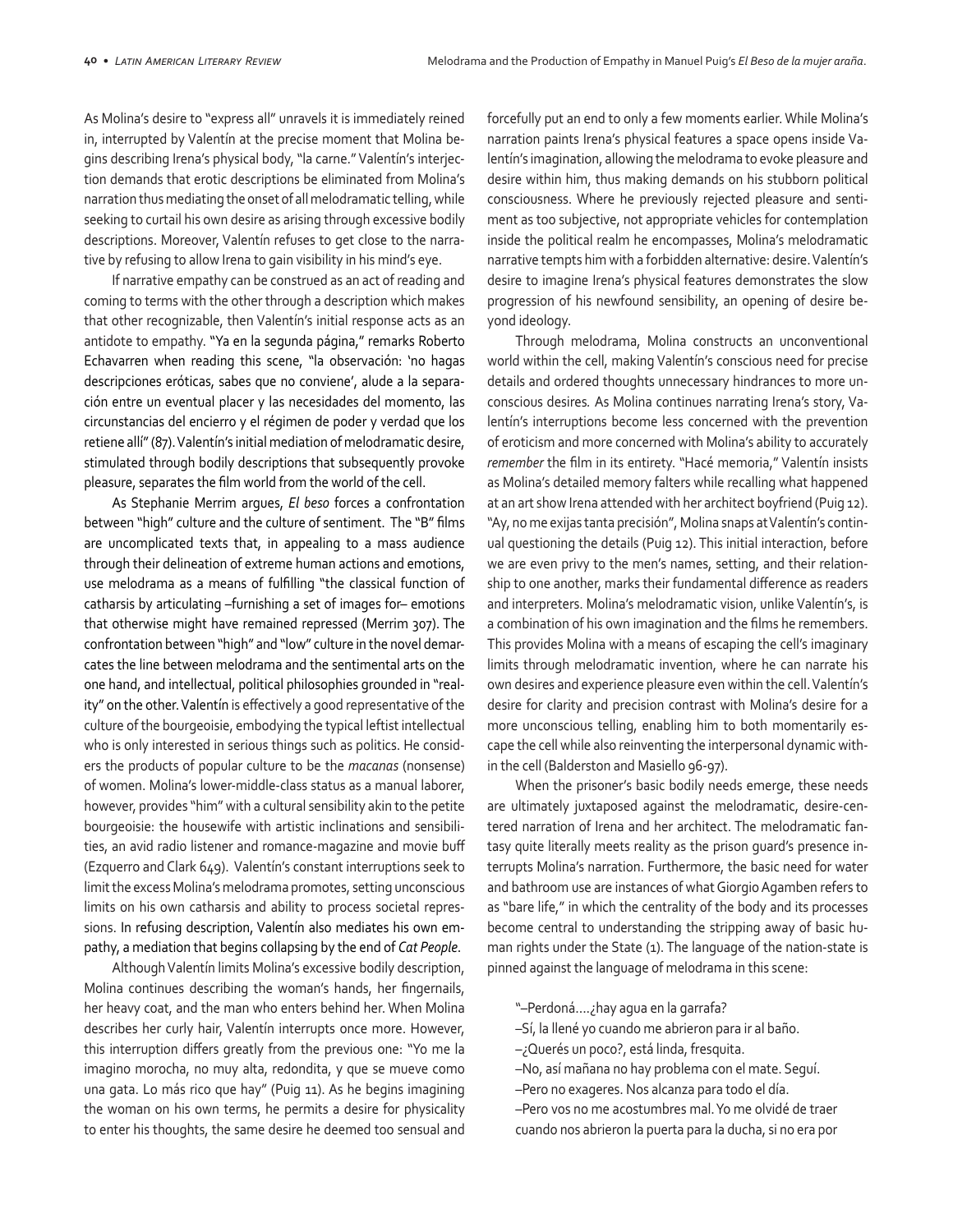vos que te acordaste después estábamos sin agua" (Puig 14).

The state's presence, an entity preventing thirsty men from drinking water, controlling their bathroom access, exposes a bare dialogue lacking the ability to form human connection. The Argentine state, in other words, is the antithesis of melodrama and therefore the antithesis of empathy and recognition. This bareness contrasts with Molina's initial unrestrained description of Irena's strange features, where time and setting are uninhibited.

Although we receive little to no description of their physical appearance throughout the novel, their bodies ironically gain visibility here through their reduction to bare life. Puig consistently refuses the reader access to their corporality through an absence of physical depiction throughout the novel. This absence, however, is filled by descriptions which focus on their basic bodily needs (water, bathroom use, food, sex) as well as bodily excesses (waste, vomit, fluids). This, in turn, creates a new kind of body, one gaining visibility through its existence as bare biological entity; an unadorned body, a body that is just a body. Much like the cell which Santiago Colás suggests "appears only negatively…. that is, there are no descriptions of the cell and the characters mention it only in projecting their desire to transcend it," the bodies of the prisoners materialize through a similar void (85). While the cell is representative of this void, it also becomes a blank slate –one evoking new possibilities for empathetic recognition and ideological reframing.

This void is also connected to the many silences penetrating the novel. The first instance of silence occurs in the middle of Chapter One, as Molina tells Valentín he is a bit tired and forgetful, preferring to continue his narration in the morning. Valentín responds with: "No, mejor a la noche, durante el día no quiero pensar en esas macanas. Hay cosas más importantes en que pensar" (Puig 15). Molina's response is marked with "…", a silence reverberating loudly especially since, up until this point, Molina's voice predominates. "El silencio, en la novela de Puig," writes Julia Cuervo Hewitt, "señala que la palabra, el significante, ha sido falsificado por una retórica detrás de la cual se esconden otros significados. Y la cual, en vez de revelar, pospone o desplaza el momento de la revelación" (Hewitt 54). The hidden realm described by Hewitt determines that silence operates both to hide and to reveal. In fact, Valentín's depreciating remarks are met with the end of Molina's description.

If we take Molina's narrative as an instance of escapism, enabling both men's imaginations to wander outside the cell, then it is no wonder Molina's silence forces Valentín to readdress his statement and immediately revise his distaste: "Si yo no estoy leyendo y me quedo callado es porqué estoy pensando. Pero no me vayas a interpretar mal" (Puig 15). The "no me vayas interpreter mal" directly responds to Molina's silence, one beckoning Valentín to correct the rashness of his first comment and react in a more empathetic manner while still maintaining, kindly, that he did not wish to be bothered. Valentín not only gains awareness that Molina's feelings were

hurt, he starts to feel bad upon realization that his cellmate's silence was provoked by his deriding comment. In other words, he reads Molina's bodily demeanor, and subsequently changes his reaction based on that reading. The effects of the melodramatic narration of *Cat People* begin changing the way that Valentín understands, views, and responds to his cellmate. A new consciousness is slowly being molded. This phenomenon is further supported by an early instance of naming within the novel. Molina's is the first name to appear in the novel, as Valentín speaks Molina's name aloud, thus providing Molina with a direct marker of identification as he urges "him" to continue with the story (Puig 21). This moment of naming illuminates how the intersection between a newfound desire (Valentín's desire for storytelling) and recognition of the other (naming) starts leading to Valentín's transformation of consciousness.

The novel dramatically distinguishes between art and politics, furnishing images of sexuality, politics, gender, and sex which, when repositioned inside the cell, generate new meanings. Valentín's masculine urges to control the situation are unmade by his new desire to enter into the melodramatic space of Molina's narration where catharsis becomes possible. Valentín's political agenda is not abandoned here, but his desire for the sentimental art world enables him to rethink his own political identity (Zimmerman 109). The *macanas* of popular culture that Valentín attempts to steer clear of begin stimulating him. In one revelatory moment he curiously asks Molina what a particular hairpiece is ("¿Que es banana?"), a question signaling his craving for *more* description as the novel progresses, even if that description positions him inside the "nonsensical" world of women's hairpieces (Puig 16). His budding interest in the world of minute narrative description demonstrates the initial change circulating around his newfound desire for excess, as led by sensual desire.

However, Valentín's constant interruptions also are subconscious attempts to rein in Molina's melodramatic narration, regulating the excess. During one of these interruptions, Valentín seeks to mock Irena's sexuality: "Bueno," he interrupts, "yo creo que ella es frígida, que tiene miedo al hombre, o tiene una idea del sexo muy violenta, y por eso inventa cosas" (Puig 21). As he attempts to take control of the narrative, Molina ceases "his" own narration angrily. This struggle for narrative control around Irena's sexual nature reveals how rigidly structured Valentín's understanding of sexuality truly is. When he asks Molina to continue with the narration of *Cat People*, he finally gives in to his own desire for excess. At this moment, his sensibility shifts, and those structures begin to misalign, allowing his emotional response and willingness to understand the other to become a new possible alternative for his self-fashioning.

# **Melodramatic Embroidering: Gender, Identification, and the Rise of the Empathetic Body**

*El beso* demonstrates how ambiguity marks all forms of narrative, weaving multiple meanings together in hopes of creating a par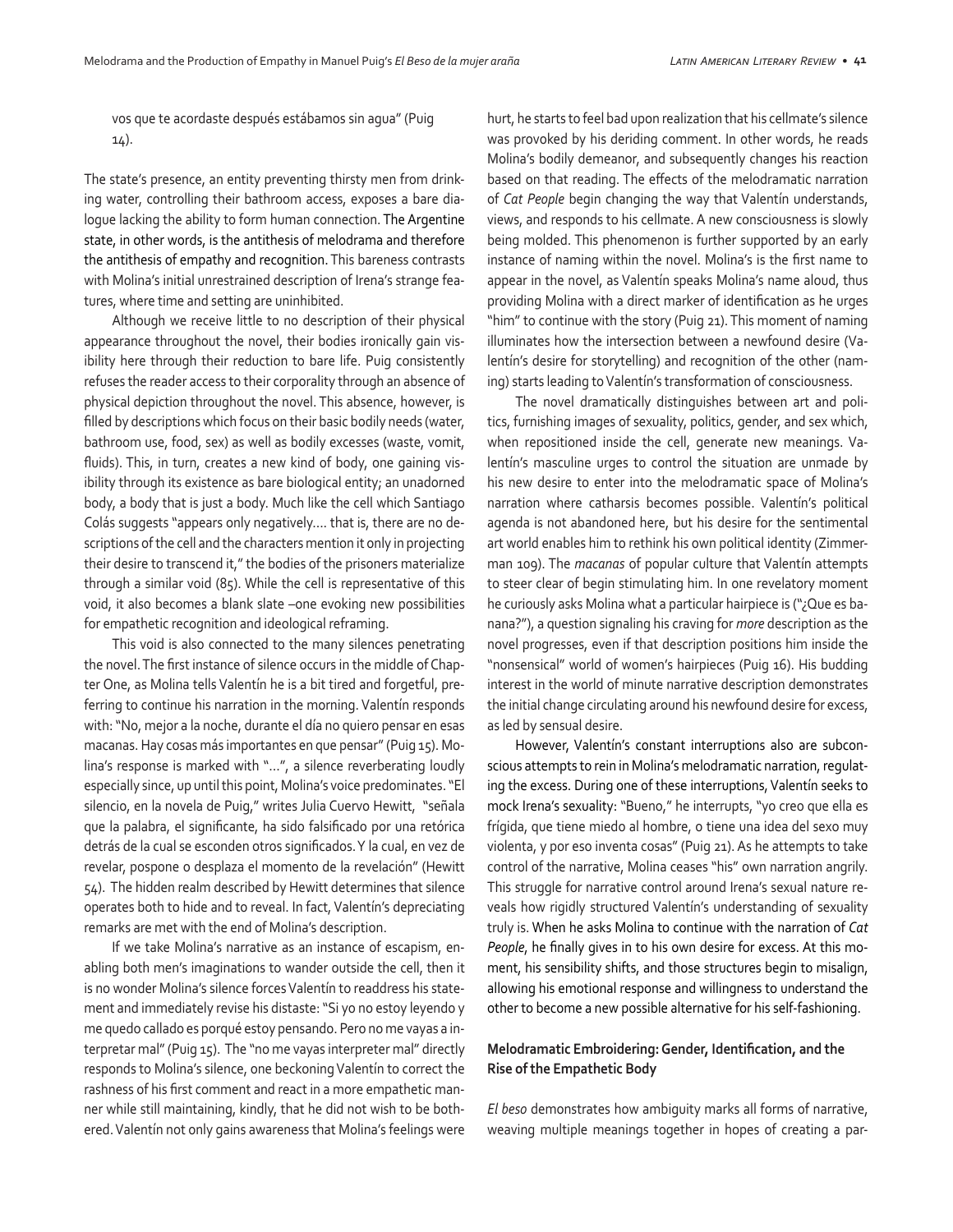ticular type of narrative telling. In melodrama this weaving is especially important since melodramatic narratives aim to engage the emotions through sentimental portrayals. "No," says Molina, "yo no invento, te lo juro, pero hay cosas que para redondeártelas, que las veas como las estoy viendo yo, bueno, de algún modo te las tengo que explicar" (Puig 18). Here, Molina signals that "his" own discourse is one based on "embroidering." Within the novel, embroidering is best defined as a conscious act of narrative telling which seeks to eliminate the difference between the two prisoners' way of seeing the world. Molina, for example, admits that "he" consciously weaves a world of multiplicity in order to better survive the cell. Embroidering, for both of the prisoners, also becomes a type of freedom. Freedom from the cell, yes, yet also freedom from the world composed and standardized outside the cell. The structures of masculinity itself are manipulated through Molina's embroidering vis-à-vis Puig. Puig uses Molina's narrative tactics to suggest that the transformation of masculinity can occur inside the melodramatic realm –a masculinity transformed through the emergence of sensibility and emotionalism. Puig structures a new space for alternative identities to develop in moments of national turmoil and distress. The emergence of the dictatorship, like the cell itself, becomes a moment where new possibilities for self-creation emerge to contrast the previous models of identity by uprooting both the traditions that the military and the guerillas used to define masculine identity.

The cell world relies on the excesses provided by Molina's melodramatic embroidering to transform the brutal political climate entrapping the prisoners. *Cat People* outlines two excesses that Valentín himself struggles with as a political activist: desire and empathy. It does so by positioning Irena's desire as dangerous and life threatening. Her sexuality is cursed as she is fated to turn into a panther woman right after she kisses a man, most likely killing him in the process. In connecting her sexuality to an animalistic transformation, an excess of uncontainable sexual desire emerges, and this uncontrolled excess of sexuality has damaging consequences as it erupts. Along a similar vein, Valentín's desire for Marta, his "true" love, must be forsaken so as not to clash with his political identity. Valentín's ability to empathize with the other is also curtailed, especially as he gains more understanding of Molina's own sexuality, one he mocks at the novel's onset. Consequently, Valentín's ability to empathize is deeply connected to a freeing of his own sexual desire illuminated through his willingness to enter into the world of excessive description and encounter his own "deviant" machismo.

Puig's use of metaphors of excess inside the novel manifest on a material level through the footnotes, yet no footnotes occur in the first two chapters, leaving the entire narration of *Cat People* uninterrupted. Why is *Cat People* allowed free rein? Why do the footnotes appear only in Chapter Three, right after *Cat People* has been narrated in its entirety? *Cat People* is the only film that remains within the cell completely, unadulterated by outside sources narrating the psychoanalytic history of homosexuality. If the footnotes draw our

attention away from the cell, the narration of *Cat People* demands that our attention be maintained entirely within the cell. The only interruptions within the first two chapters occur when Molina forgets, when "he" goes to sleep or, most importantly, when "he" is interrupted by Valentín. What *Cat People* enables, and perhaps this is why the novel begins with its narration, is a production of empathy paralleling Valentín's comprehension of Molina's melodramatic telling of the film. This rise of empathy subsequently promotes a transformation of individual sensibility and desire, as Valentín, so bent on controlling his desires and limiting any and all moments of excess, begins to question and abandon the model of political and sexual identity he unquestionably follows.

When Molina reveals to Valentín that "he" identifies with Irena at the end of the first chapter, this revelation is immediately followed by Molina's naming of Valentín: "¿Y vos Valentín, con qui**é**n?" (Puig 31) Whereas Molina's naming by Valentín occurred quite early in the novel and was directly associated with Valentín's desire to hear more, Valentín's name is associated with second-hand identification, permitted to him only though Molina's embroidering. In other words, at the novel's onset, Valentín lacks a clear self-constructed identity but rather holds on to an identity that others have prescribed him. Molina does not assign any control to Valentín. In fact, when Valentín attempts to reimagine, or embroider, on his own terms, asking Molina "si vos también pones de tu cosecha, ¿por qué no yo?" (Puig 39) Molina ignores the question, continuing on with *Cat People*'s narration. If we extend the meaning of embroidering to also be the desire to get others to see as you see, as Molina suggests, then it seems quite significant that Molina is allotted that power while Valentín is denied that power. Perhaps this is Puig's way of condemning both the military government and the leftist guerillas, the two groups struggling against each other to control the national narrative and what they deemed to be "appropriate" constructions of masculinity at the time. What happens if an apolitical homosexual male, or perhaps given the opportunity, a transgender subject, could take control of that narrative? What would happen to the frameworks of sexuality then?

 Embroidering can also be defined as a type of alternative narration, grounded in the kind of empathy promoted by the melodramatic medium. Within this medium, empathy becomes a process of identification, a "feeling with" or "thinking with" another, a phenomenon Molina exploits (Hammon and Kim 1-4). Since the process of identifying with a character relies on empathy, it is quite significant that Valentín interrupts Molina in order to ask "him" who "he" identifies with and not the other way around. *Cat People*'s melodramatic mode has signaled an initial change in Valentín: he begins thinking that the process of identification is a legitimate avenue for self-exploration. In a recent study, Julia Kushigian discusses the relationship between Molina and Valentín as demonstrating the process necessary in overcoming sexual and political prejudices: "The relationship is based on an innate trusting of the other, rather than on spontaneous and revelatory conversation. The novel as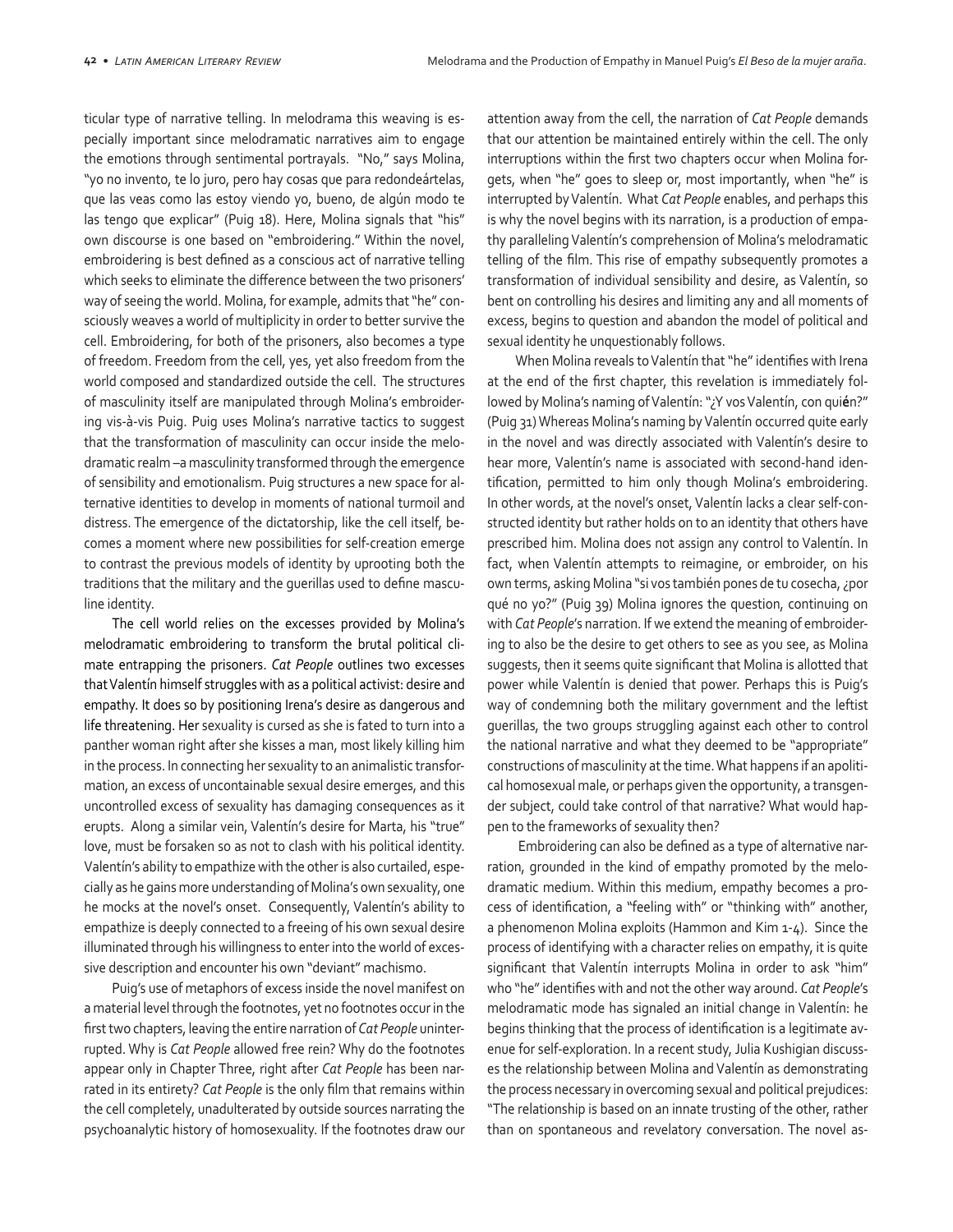sumes, significantly, the exposing of prejudices and stereotypes to the point that a reversal of roles or a politicization through revolution of the homosexual figure and the feminization of the revolutionary figure takes place" (187). However, the focus on demasculinizing male prisoners was one the military government employed as a torture tactic to create vulnerable subjects who could then turn over information (D'Antonio 51-52). What Puig does so ingeniously is to set the novel's focus not on "the feminization" or even demasculinization of Valentín and the "politicization" of Molina, but the promotion of empathy *between* the characters –a newfound ability for both individuals to identify with one another much like they do with the characters in the movies related by Molina.

During the narration of *Cat People*, sexual identity is readdressed, and desire (and the excess of desire) becomes a productive means of re-conceptualizing identity. Irena's sexuality is excessive in that, when let loose, she transforms into a murderous animal. However, in sidestepping her heterosexual nature (she turns into a panther only if she enters into a heterosexual relationship, kissing a man, assumedly) she will live on as a human. Puig directs the reader's attention to how traditional female behavior (marriage, sex) is not always what is best for society at large. This directly undermines and serves to critique the heteronormative beliefs shared by both the military government and the leftist groups. Molina's desire to become a woman, which occurs in Chapter One as "he" exclaims that "las mujeres son lo mejor que hay….yo quiero ser mujer" only to be interrupted by Valentín's lack of understanding, marks the beginning of both their transformations (Puig 19).

*Cat People* defamiliarizes the structure of a heterosexual relationship by having the woman's sexuality linked to a curse, making room for Molina's self-acclaimed femininity to flourish in this alternative space where heterosexual normativity is dangerous and lifethreatening. Furthermore, the cell world enables a new sexual interaction between the prisoners, one that promotes a new discourse on homosexuality where sexual desires and acts define the space of homoeroticism (Peralta 11). The ideological destruction of the subject was the goal of the military regime, which used torture inflicted on the physical body to destroy the subject's mind (D'Antonio 54). The version of ideological destruction through homoerotic desire that Puig emphasizes in *El beso* suggests that any kind of transition to democracy, any escape from the military regime by the left, required a radical readjustment of masculinity and masculine desire. Furthermore, it is notable to add that it was against the backdrop of dictatorial rule that gay men in Argentina began to organize in the first place (Santiago Insausti 320).

Chapter Two opens on the two prisoners sharing a meal together, a domestic moment deconstructing the traditional familial dinner scene. Valentín discusses his political views with Molina, positioning those views against Molina's melodramatic imagination: "No, no te lo podés imaginar…Bueno, todo me lo aguanto….porque hay una planificación. Está lo importante, que es la revolución social, y lo secundario que son los placeres de los sentidos" (Puig 29).

His attack on sentimentalism is combatted by Molina's belief that "pero si todos los hombres fueran como mujeres no habría torturadores" (Puig 31). In connecting the world of sentimentalism to the world of women and the world of political action to the world of men, this scene at first follows the gendered guidelines underlining Argentine society at the time (Puig 29). Notably, however, Valentín does not abandon melodramatic sentimentalism completely; he merely positions it in second place after political struggle. He even agrees with Molina that if men acted more like women there probably *would not* be any more torturers: "Molina….pero vos decís que si todos fueran como mujeres no habría torturadores. Ahí tenés un planteo siquiera, irreal pero planteo al fin" (Puig 29). In accepting the possibility that torture is incompatible with this particular female sensibility, Valentín stages a debate between politics and the cultivation of sense gratification or desire. In other words, Puig draws a line between politics, men, and torture on one hand, and sentiment, desire, women, and the lack of torture on the other. Valentín's sensibility continues to flourish as he asks Molina not to "punish" him ("no me castigues") with his remarks. This discussion of punishment and torture with respect to the so-called masculine world of politics and the feminine world of the senses reveals that Valentín's defense against the sensibilities of women is one that he begins to adopt right after the discussion of torture. This showcases an initial breaking down of the very categories of "men" and "women" as distinct, which becomes ever more visible as the novel continues.

During Molina's narration of *Cat People*, Valentín's empathy surfaces more concretely as he directly identifies with the female assistant (stalked by Irena), by connecting her with his own "girl." This is the first time we get any emotional response from Valentín and the first time we peek into his own personal world outside the cell, gaining identity beyond his prisoner-status. Molina's embroidered melodramatic narration of *Cat People* allows for Valentín's moment of identification to arise as he connects a character inside the film to a real person from his own life. The association enables him to reveal previously undivulged personal information to Molina while also unveiling his emotions and fears, gratifying his senses for the first time. Peter Brooks posits that "melodrama starts from and expresses the anxiety brought by a frightening new world in which the traditional patterns of moral order no longer provide the necessary social glue" (Brooks 20). Soon after Valentín discusses his "girl" with Molina, he is renamed by Molina as "ni**ñ**a Valentina," a label Valentín rebukes: "Y no me llames Valentina, que no soy mujer" (Puig 43-44). This particular exchange reveals how Molina pushes the boundaries of "his" own melodrama onto the real world of the cell by playfully skewing Valentín's sexuality, renaming him with a woman's name in an attempt to layer his masculinity with femininity. Valentín's stern yet seemingly calm response, "no soy mujer," holds Molina's power to embroider inside the cell-world in check. Yet the question remains: why doesn't Valent**í**n define himself as a man? Why, in other words, is the statement "no soy mujer" not "soy hombre"?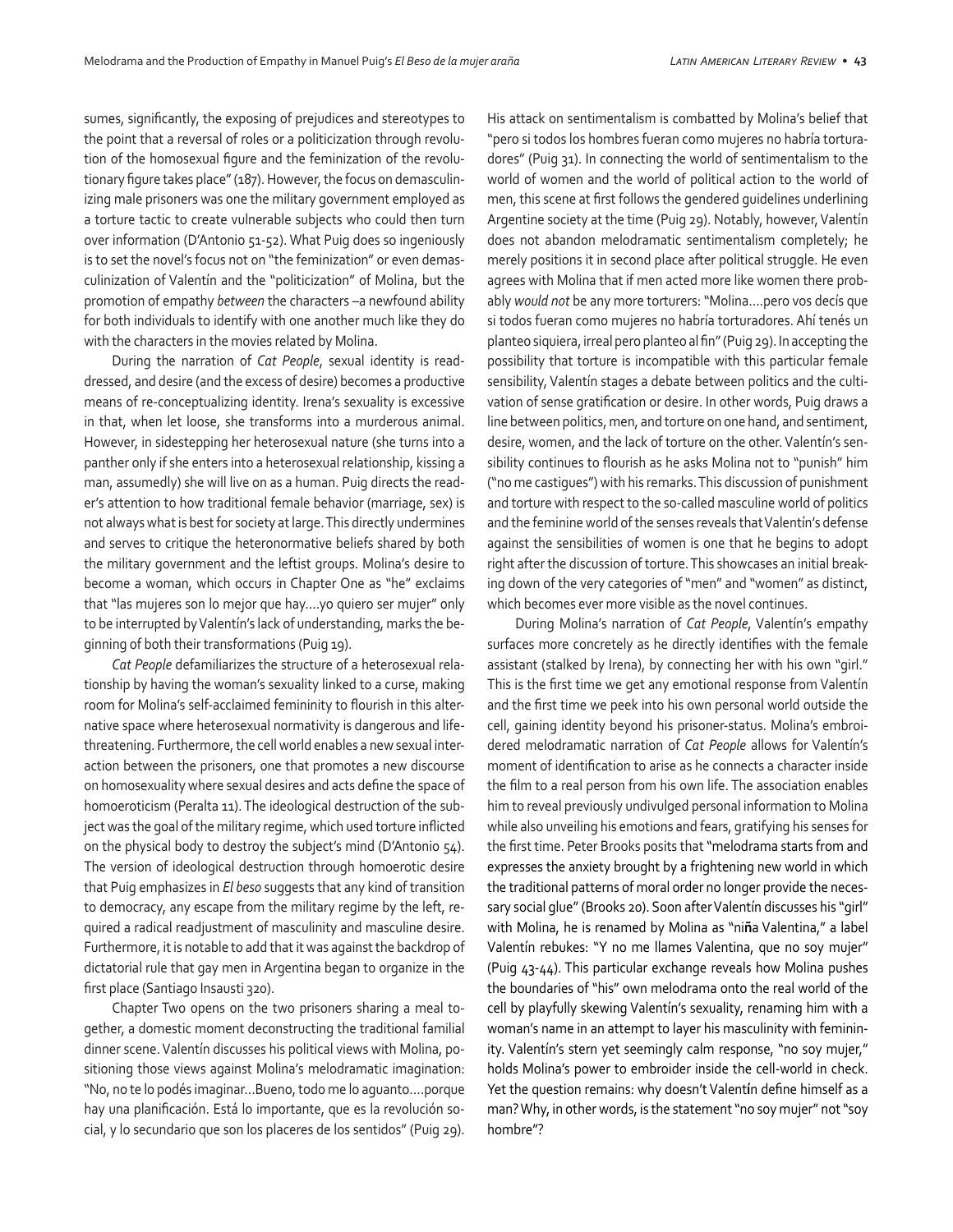Through the melodramatic narration of *Cat People*, Valentín's masculinity undergoes a subtle change: he does not identify as a man or as a woman, as these categories become less and less stable. "De película en película," writes Roberto Echavarren, "la subjetividad de los personajes va siendo modulada según un conjunto abierto de permutaciones que enriquecen continuamente las posibilidades de interpretación de su circunstancia concreta" (Echavarren 82). *Cat People* sets up an initial space for these permutations to take place, as Puig forces the reader to witness how Valentín's masculinity transforms before our eyes as he becomes more empathetic and learns, through melodrama, to identify and connect with those unlike him. When Molina finally finishes narrating the movie, Valentín responds with: "que me da lástima porque me encariñ**é** con los personajes. Y ahora se terminó y es como si estuvieran muertos" (Puig 41). This moment of identification becomes a profound moment of empathy, one produced through Molina's initial choice of film-narration, a choice that strategically dealt with a woman on the verge of losing her human sensibility. *Valent***í***n finds his sensibility as Irena loses hers*.

The strong emotional response produced by the movie not only enables Valentín to reveal personal information to Molina about his own life, he also begins moving inward, to his own body, comparing affective emotions to bodily digestion:

"–Al final Valentín, vos también tenés tu corazoncito. Por algún lado tiene que salir…la debilidad, quiero decir. –No es debilidad, che.

–Es curioso que uno no puede estar sin encariñarse con algo…Es…como si la mente segregara sentimiento, sin parar…

–¿Vos crees?

–….lo mismo que el estómago segrega jugo para digerir. –¿Te parece?

–Si, como una canilla mal cerrada. Y esas gotas van cayendo sobre cualquier cosa, no se las puede atajar.

–¿Por qué?

–Qué se yo…porque están rebalsando ya el vaso que las contiene" (Puig 47).

Valentín's empathetic identification is deeply intertwined with the body; empathy, according to Puig, works through the body and impacts bodily functions. Valentín's emotions, his "weakness" as he calls them, are activated by Molina's melodramatic embroidering, leaving Valentín to mourn the loss of the characters as his cellmate finishes narrating the film. In associating his emotional response and attachment to a concrete bodily process such as digestion, he overlaps the mind and body divide, emphasizing that emotional response and empathetic attachments, are in fact innate and unavoidable. Affective, empathetic identification, like the juices secreted for digestion, is a necessary component for making sure the body functions as it should; turning this identification off would

mean a literal shutting down of the body.

Melodrama builds Valentín's empathetic response by triggering his emotional response to character, activating his ability to identify with the other. Valentín's subsequent conception of affection as a necessary bodily process which keeps the body functioning further illustrates the extent to which Molina's narration has brought Valentín closer into the world of reading and identification. He is so close, in fact, that the proper functioning of his body depends on the empathetic response. Yet the empathetic response is, according to Valentín, emotional excess, much like the secretions of bodily excesses during digestion. Excess, however, is necessary for the proper functioning of the body and also allows for the development of empathy. Through his ability to identify with Molina, and the alternative version of himself, Valentín converts the cell into a space where "deviant" sexualities gain political potential.

## **Empathetic Surrender: Valentín's Final Transformation**

Valentín's sexuality becomes ever more visible towards the end of the novel. His body appears, as a body revived, refurbished, and one described as an "exceso de energ**í**as." As he awakens, he finds himself fully recuperated, with newly heightened spirit:

- "–¿Por qué no probas a caminar, a ver qué pasa?
- –No porque te vas a reír.
- –¿De qué?
- –Me pasa una cosa.
- –¿Qué?
- –Algo que le pasa a un hombre sano, nada más. Cuando se despierta a la mañana y tiene exceso de energías. –¿Se te para?, que genial…" (Puig 187).
- 

Ironically, this excess occurs right after his body has been quite literally voided of its own excess. His masculinity "rises," if you will, only after his body undergoes the process of extreme emptying, or voiding, a process mended by Molina's empathetic and nurturing touch as he helps Valentín heal from his intense stomach troubles. Empathy and closeness enable Valentín to recuperate his masculinity, yet this masculinity is no longer the same. The veiled cleansing scene previously mentioned, allows for a literal unveiling of Valentín's recuperated, now "deviant," masculinity, where his newly energized body enables him to regain the language he had abandoned for the silent ellipsis in the previous chapter. Additionally, his inability to read his political books (he is too dizzy to read as the letters dance in front of his eyes) requires that Molina continue "his" narration of a new film, the zombie film, demonstrating that Valentín now willingly chooses the world of melodramatic excess over his politically contained world.

The shift from linguistic scarcity to excess gains momentum in the last few chapters of the novel through the use of the ellipsis. In her reading of Molina and Valentín's first sexual encounter,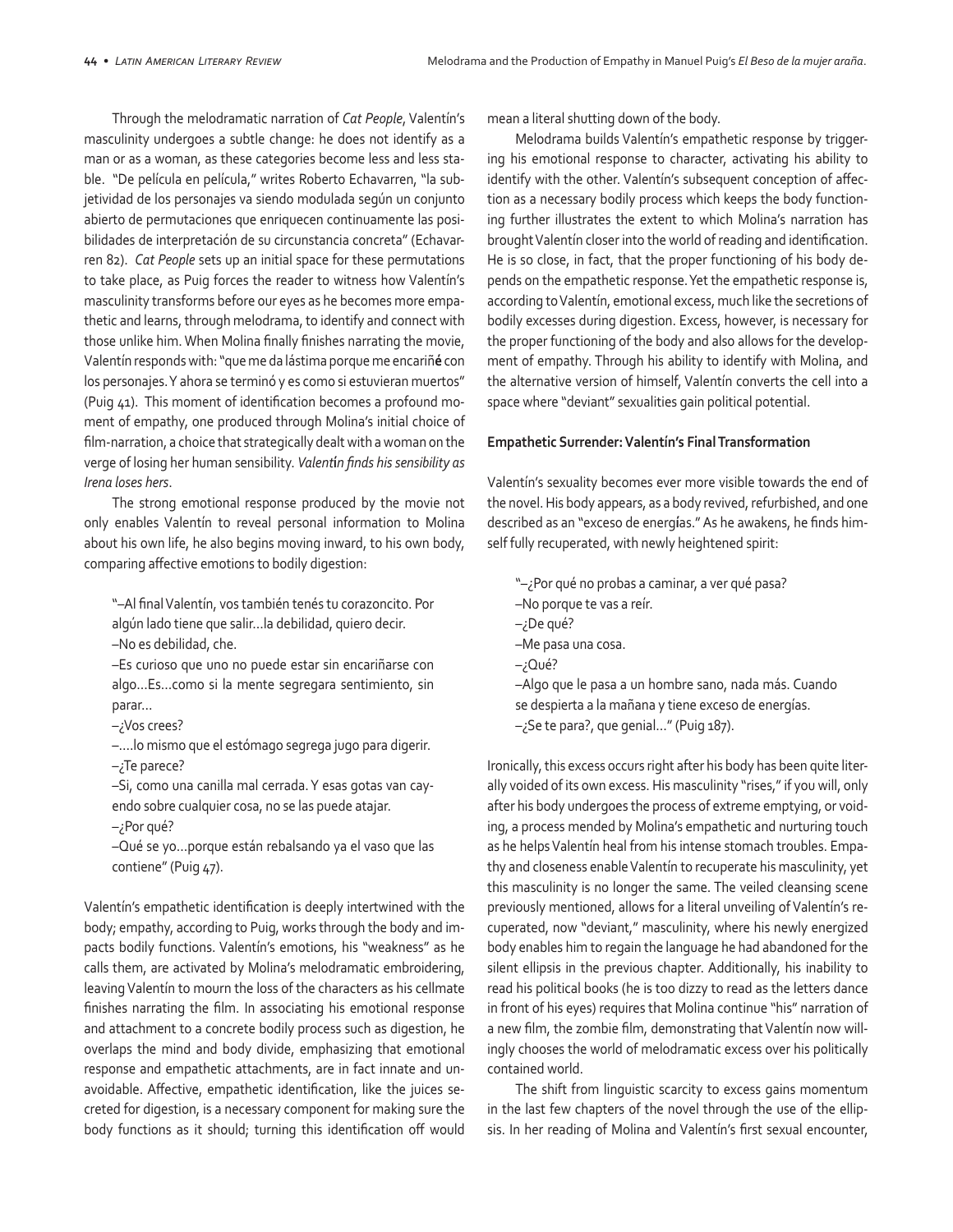Masiello remarks that the absence of language, marked textually by the ellipsis, "obliges us to reflect on the universal projects of language. Ironically, then, the scene of sexual encounter is almost devoid of words; the space of the text filled with ellipses and silence. Speech is thinned to the point of disappearance in order to express the paradoxical density and revelation of this dramatic encounter" (91). Valentín's abandonment of language appears once more as he angrily demonstrates that he no longer needs Molina's nurture and empathy after his morning erection bolsters his masculinity:

"–… –Pero mirá lo que hiciste… –… –Si nos quedamos sin calentador, estamos listos. Y el platito… –… –Y el té… –Perdoname. –… –Perdí el control. De veras, te pido perdón… –… –El calentador no se rompió. Pero se volcó todo el kerosén. –… –Lo principal es que la hornalla no se quebró. –… –Molina, perdoname el arrebato.

–…" (Puig, 1976, p. 198).

This scene demonstrates the visible switch between Valentín and Molina's speech-roles: Valentín's silence *becomes* Molina's as soon as the former apologizes for his misdeeds. Valentín tempers his anger by turning to language as a means of remedying his reaction in order to gain control over his emotions. Molina's incessant offering of marble cake provokes his anger, as a now healthy Valentín no longer understands the empathetic cake offering. Furthermore, his own deviance from the standardized norm of gender relations marks a newfound instability in Valentín's sense of identity, which he must learn to synchronize. Molina's kind actions and offerings are no longer *read* by Valentín in the same way, as he steps out of the world of abjection, regaining control over the divide between himself and the other. Empathy no longer makes sense and kindness seems dubious and perplexing to him after his erection.

The marble-cake scene also enacts a change in Molina, forcing "him" inside a linguistic void, as "he" abandons language entirely for the first time in the novel. This void constructs an alternative system of discourse, where linguistic scarcity prevails over narrative excess; our talkative narrator has simply stopped speaking. Molina's silence is interrupted, not by a voice within the cell, but by a lengthy footnote detailing several theories of bisexuality. The footnote's lengthy meta-text takes the place of the silent narrator. Unlike many of the

other footnotes in the novel classifying homosexuality, this one focuses on sexual liberation by claiming that each man has a woman he keeps deep within him: "es la mujer que cada hombre lleva encerrada en los calabozos de su propia psiquis" (Puig 200). Although this "mujer adentro" gains visibility through Valentín's experience with abjection, this same woman is placed under lock and key as he is reminded of his unyielding biology upon waking. In order for empathy to prosper once again, Valentín must access the new version of masculinity he has built within the cell.

Soon Valentín begins envisioning the cell as a space of freedom:

"En cierto modo estamos perfectamente libres de actuar como queremos en un respecto al otro, ¿me explico? Es como si estuviéramos en una isla desierta. Una isla en la que tal vez estemos solos años. Porque, sí, fuera de la celda están nuestros opresores, pero adentro no. Aquí nadie oprime a nadie. Lo único que hay, de perturbador, para mi mente…cansada, o condicionada o deformada… es que alguien me quiere tratar bien, sin pedir nada a cambio" (Puig 206).

The idea that one person would want to be kind to another just for the sake of kindness, with no ulterior motives, frightens Valentín. Empathy disturbs through its selflessness and by allowing individuals to engage with another in a way that requires their own abandonment. After Molina finds out "he" will be moved to another cell "he" returns, crestfallen, and Valentín, for the first time in the novel, begins nurturing Molina through touch, giving in to the very empathetic response he found disturbing only moments prior. Valentín begins touching Molina, massaging "him," undoubtedly demonstrating his concern vis-à-vis his newfound ability to physically and emotionally comfort his anxious cellmate. Valentín's empathy arises during this moment of nurture, established as he massages away the knot in Molina's neck. This is reflected by his own verbal acknowledgment, in which he surrenders to the fact that he no longer thinks about himself: "debe ser porque no pienso en m**í**" (Puig 220). Furthermore, not only does Valentín not think about himself, he reveals that touching Molina makes him feel better as well ["a m**í** también me hace bien"], demonstrating how the bodies of both have in fact, even before the sexual act occurs, become one. Valentín's own wellbeing is now attached to the wellbeing of his cellmate, a phenomenon representing his complete surrender to empathy (Puig 220).

The following scene is wrought by Valentín's silence, a silence he breaks only occasionally, mainly to ask Molina to be quiet as their sexual act unravels. In one revelatory break of silence, however, he admits the following: "No sé… no me preguntes…porque no sé nada" (Puig 221). His world has been turned inside out and upside down, so much so that he loses the knowledge he firmly held, both as a man and as a political being. Similar to the blurry words on the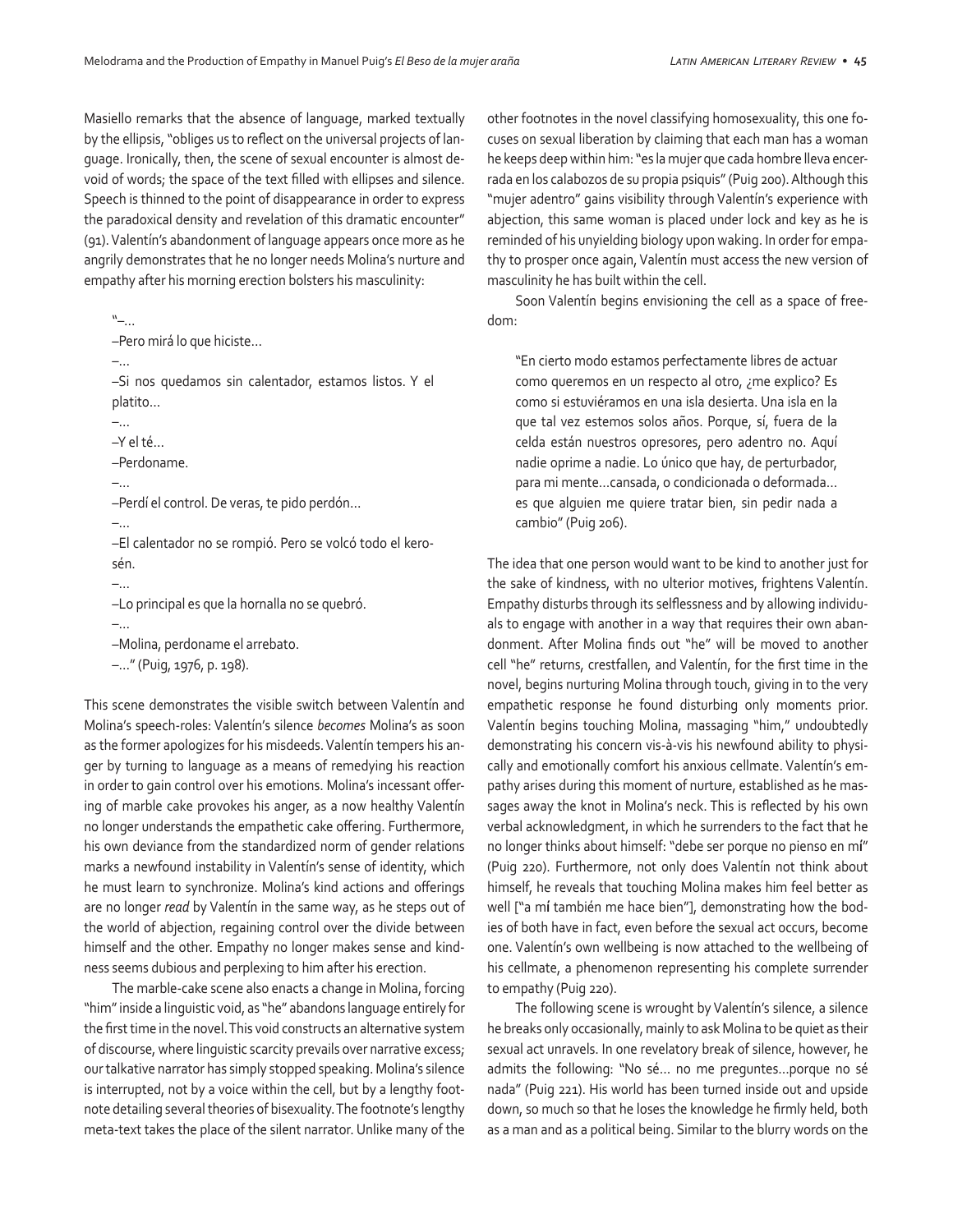page of political philosophy he attempts to read after his illness, Valentín's entire physical and mental foundation is called into question in this scene of sexual intimacy. His mind, like his speech earlier, has been voided and refurnished by the absence of previously held knowledge and identity constructs. Later on, as Molina requests a kiss, asking if Valentín is repulsed by the idea, intimacy and repulsion come together. Valentín tells "him" he is not repulsed, only scared that Molina will turn into a panther, a fear suggesting that Molina's desire, like Irena's, holds transformative powers.

As he surrenders to his own desires, he renames Molina as "la mujer araña que atrapa los hombres en su tela," proving that he now sees Molina as *she* wants to be seen (Puig 265). This shift in perception is further demonstrated as Valent**í**n calls Molina "Molinita" a few moments later, using the diminutive form to concretize Molina as a woman. Valent**í**n finally learns how to read and identify with the other. This empathetic transformation occurs as soon as he allows Molina to become Molinita, or "la mujer araña," suggesting that his previously held beliefs surrounding gender, desire, and identity have indeed transformed. Puig crystalizes this through Valentín's physical and emotional surrender to touching, being touched, and accepting alternative desires as he surrenders to his own empathetic sensibility, one requiring both emotional and bodily identification.

#### **Conclusion**

The connection between history and melodrama is one which *El beso* unveils throughout its pages, both through Molina's carefully selected film retellings, his death-sacrifice at the end of the novel and, most importantly, through the burgeoning empathetic relationship between the two prisoners. The melodramatic storytelling mode provokes the development of an unchartered physical and emotional relationship between the two prisoners, as both learn to navigate between two distinct ideological and physical worlds. Puig uses the structures of melodrama to draw attention to the need for change in the traditional orders of morality and ethics guiding outdated constructions of sexuality and masculinity in Argentina during the 1970's. These constructions were promoted both by leftist guerilla organizations and leaders, as well as the military regime and the Catholic Church. Through Molina's narration of *Cat People,* Valentín begins to unconsciously witness the repressive moral structures that both the military and armed leftist organizations held steady, enabling him to redefine the parameters of his own masculinity and access a version of masculinity that his country would then have termed "deviant."

#### **NOTES**

<sup>1</sup> Molina's desire to be/become a woman complicates the pronouns used to describe "him." Since "he" does not refer to "himself" using the female pronouns, and since "his" desire for femininity could potentially be collapsed with "his" homosexuality, I will use quotes to refer to Molina as "him" throughout this article. I realize that today the "they" pronoun would perhaps serve best for Molina; however, I do not mean to assume that is what Puig intended.

## **WORKS CITED**

- Agamben, Giorgio. *Homo Sacer: Sovereign Power and Bare Life*. Stanford: Stanford University Press, 1998.
- Balderston, Daniel and Francine Masiello. *Approaches to Teaching Puig's Kiss of the Spiderwoman*. Modern Language Association of America, 2007.
- Brooks, Peter. *The Melodramatic Imagination*. New Haven: Yale University Press, 1976.
- Colás, Santiago. *Postmodernity in Latin America: The Argentine Paradigm*. Durham : Duke University Press, 1994.
- D'Antonio, Débora. "State, Filmmaking, and Sexuality During the Military Dictatorship in Argentina (1976–1983)" in The Argentine Dictatorship and its Legacy, Ed. Juan Grigera and Luciana Zorzoli. Palgrave: 2020, 123-146.
- Echavarren, Roberto. *Manuel Puig, montaje y alteridad del sujeto*. Santiago: Instituto Profesional del Pacífico, 1986.
- Encarnación, Omar Guillermo. Out in the Periphery: Latin America's Gay Rights Revolution. Oxford: 2016.
- Ezquerro, Milagros and David Draper Clark . "The Culture of Sentiment." *World Literature Today* (1991): 647-660.

Franco, Jean. *Cruel Modernity*, Duke University Press: 2013.

- Hammon, Meghan Marie and Sue J Kim. *Rethinking Empathy through Literature*. New York: Routledge, 2014.
- Hays, Michael and Anastasia Nikolopoulou. *Melodrama: The Cultural Emergence of a Genre*. New York: St.Martin's Press, 1996.
- Hewitt, Julia Cuervo. "El texto ausente en 'El beso de la mujer araña' de Manuel Puig." *Chasqui: Revista de Literatura Latinoamericana* (1990): 50-75.
- Karush, Matthew B and Oscar Chamosa. *The New Cultural History of Peronism*. Durham: Duke University Press, 2010.
- Kushigian, Julia Alexis. *Reconstructing Childhood: Strategies of Reading Culture and Gender in the Spanish American Bildungsroman*. Lewisburg: Buknell University Press, 2003.
- Manzano, Valeria. "Sex, Gender, and the Making of the Enemy Within in Cold War Argentina." *Journal of Latin American Studies* (2015).
- Masiello, Francine. *The Art of Transition*. Durham: Duke University Press, 2001.